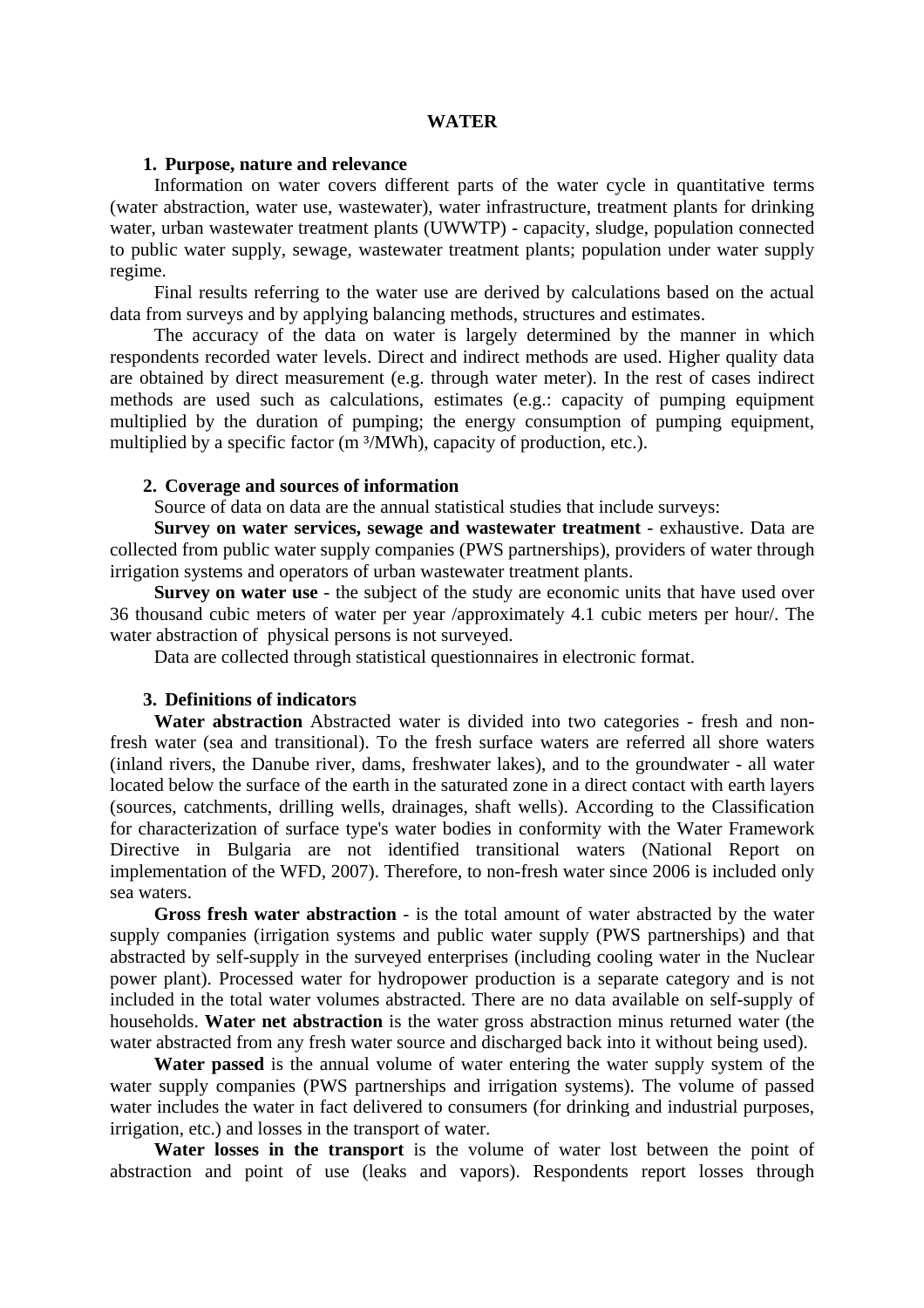computational methods, because direct measurements are difficult to apply. The percentage is calculated as a proportion of the lost water volume of water entered the water supply network.

**Total water used** is calculated as the sum of the quantities reported by water users and suppliers of water. There are three categories of water use - from self-supply, delivered by water supply companies (PWS partnerships and irrigation systems) and other water supply (e.g. from neighboring enterprises).

Calculations of the water used from delivery by economic activities (sectors, groupings) are made using the structure of the activities of the covered enterprises for weighting the total delivery of water.

Statistical difference between the results for the sectors at national and regional level is determined by differences in the structures of economic activities of the separate levels of aggregation.

**UWWTP** - subject of survey are the plants treating wastewater from settlements upon order of public body (public services). Information contains the main features of the operating in the country Urban wastewater treatment plants (UWWTP) - methods of treatment, design capacity (water volume and BOD5), inflow and outflow load (BOD5), connected settlements, sludge generated and disposed. Methods of treatment are consistent with the definitions in national law.

**Water supply and sewerage network** - the information contains key features of the infrastructure built for drinking water supply and for wastewater collection into the sewerage. Data is prepared about the length of the water supply and sewerage system (total, newly built, reconstructed/replaced), operated by the Water Supply Sector. Detailed data about the types of pipes and years of putting into exploitation is collected every five years.

**Population connected to public water supply, sewerage, wastewater treatment plants**. The calculations are performed by linking data from current demographic statistics with data on the settlements reported by water supply companies rendering services on delivery of drinking water, wastewater and discharge into public sewerage and UWWTP. As population connected to public sewerage network is considered the population with an organized wastewater discharge. As population with independent wastewater treatment is considered the population using its own facilities for treatment (septic tanks, cesspools, etc.). Percentage of the connected population could be overestimated in cases where settlement is partially connected to sewage network/the UWWTP. More accurate data can be provided by the Population census.

**Wastewater.** The information contains quantitative apportionment of water generated and discharged after use by public sewerage and water users. Water discharged after use is separated into two categories - wastewater and cooling water. The results are based on data from surveys and balance methods.

**Generated and discharged wastewater** is the total quantity of the water which, after use is discharged by the surveyed enterprises (into public sewerage and water bodies) and households. Wastewater generated by households are estimated (90% of water delivered to households by PWS companies). Wastewater reused in the same enterprise is not included.

## **4. Deadlines and ways of dissemination of the survey results**

Deadlines for disseminating the results of statistical survey on water are specified in the *Calendar for the presentation of the results of the statistical surveys carried out by the National Statistical Institute*. The data is published once a year as final data. The survey results are published on NSI website – www.nsi.bg and in the following publications:

- "Statistical Yearbook"
- "Statistical Reference Book"
- Publication "Bulgaria Statistical Panorama"